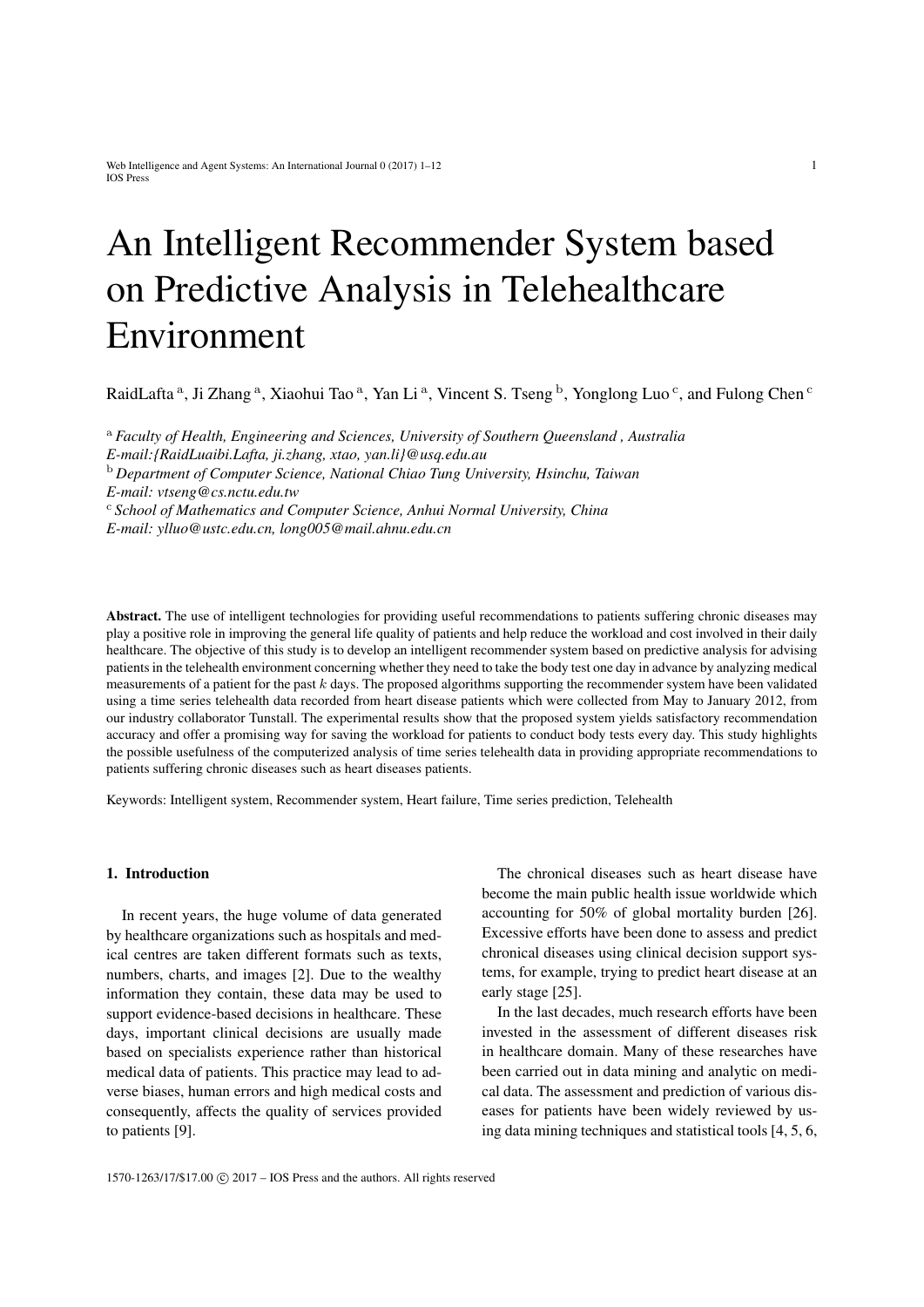7, 8, 25]. Especially, there have been a number of the predictive models which employ artificial neural network and regressions for predicting medical outcomes in various chronical diseases [25, 27, 28, 31]. However, a challenge remains still in securing an effective analytic tool with high accuracy to help support personalized evidence-based decisions.

Telehealth care can be defined as the delivery of health-related services via telecommunication technologies such as telephone or the Internet [29]. Evidence shows that telehealth care could save money and time by reducing emergency department visits, hospital admissions, associated travel and physical limitations [24]. Moreover, telehealth can be used to improve patient health outcomes in health care domain[30]. A great diversity of intelligent techniques including computing techniques have been used to solve complex problems[32][33]. Intelligent technologies can be developed to greatly facilitate the development and deployment of telehealth systems for patients including those who suffer from chronical diseases such as heart disease and require continuous monitoring of their heart-related medical measurements.

When performing remote continuous monitoring of patients' key measurement readings, an abundance of time series data are generated. Most of the existing predictive analytic methods on medical time series data are used to predict the long-term risk (e.g., the chance of survival) or the diagnosis of diseases. Nevertheless, it turns out that short-term prediction is more difficult than long-term projection due to a higher level of short-term uncertainty existing in the readings of various medical measurements. In addition, short-term recommendations will be equally useful for patients as they provide guidance as to what the patients need to do for the next few days.

The main contributions of this paper is offering an intelligent recommender system, supported by several innovative predictive algorithms, for short-term risk assessment on patients in telehealth environment based on analytic of a patient's historical medical data. On the basis of assessment results, the system provides recommendations to patients such as heart diseases patients in relation to the necessity of medical tests taken on a daily basis. The research is conducted with an aim at improving the quality of clinical evidenced-based decisions made by medical practitioners to help reduce the financial and timing cost taken by patients.

To verify the performance of the proposed system, the metrics of accuracy and workload saving are used and experimental evaluations are conducted on a reallife time series data collected from a pilot study on a group of heart failure patients. The experimental results demonstrate that the proposed system yields reasonably good recommendation accuracy and can effectively reduce the workload required in medical tests for the patients. We believe that this system is promising in risk assessment and management associated with heart failure and other similar diseases.

The remainder of this paper is organised as follows. In Section 2, we briefly introduce the related work in predictive data analytic and mining. Section 3 formally formulates the research problem. We present the overall framework of our recommender system In Section 4 and present the details of the system and the predictive analytic algorithms in Section 5. The experiment design, including the experiment environment and the datasets, is discussed in Section 6. Section 7 presents the experimental evaluation results. Finally, Section 8 concludes general conclusions and highlight our future research work.

# 2. Related Work

Data mining technologies and statistical analysis have been broadly used to different medical and healthcare problems. Several studies have utilized predictive data mining techniques such as classification by decision tree induction, Bayesian classification, Neural Networks, Support Vector Machine (SVM), and classification based on association to predict the various diseases risk in medical domain [23].

One of the prediction methods used in the healthcare domain is prediction the disease risk level in the patients. Genetic algorithm, logistic regression and decision tree have been used to predict the severity level of disease in patients [6, 10, 11, 12]. Prediction models have been designed to assess the risk of different diseases. In these works, laboratory measurements and symptoms were utilized to predict the disease risk.

On other hand, Bayesian classifiers, decision tree, logistic regression and back propagation neural network have been utilized by [4, 5, 7, 13, 14] to predict diseases at an early stage for patients. In these studies, effective predictive models have been built to discover different diseases as early as possible in order to treat them effectively.

However, statistical analytic tools have been effectively used to estimate lifetime and long-term risk for patients with different diseases [15, 16, 17]. Clinical predictive models have also been developed based on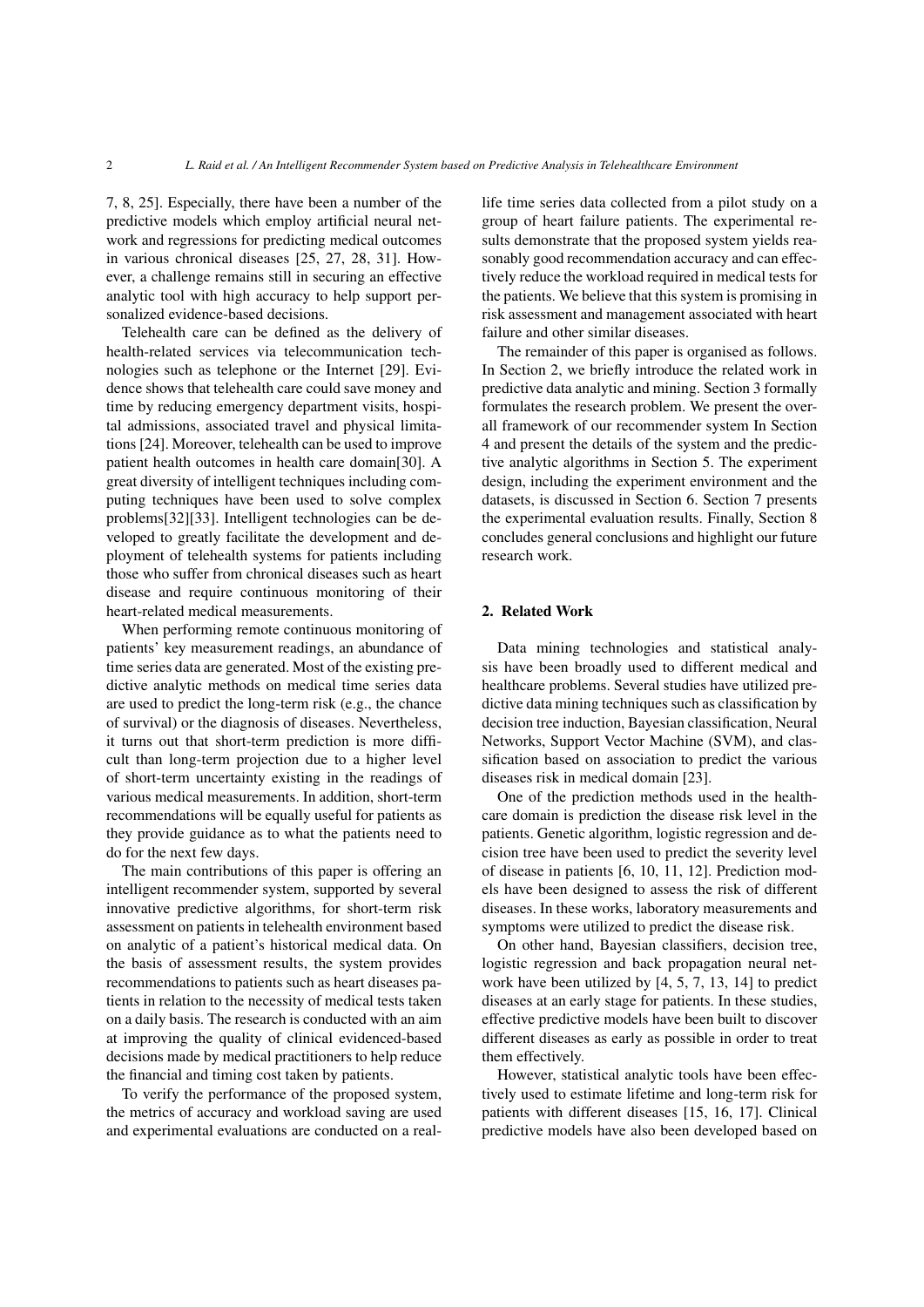measurements taken on patients in different timely basis, aiming to detect diseases at an early stage and treat them at the right time.

The predictive survival models have been suggested by [18, 19, 20] to analyze patients' survival times and to help develop a superior treatment plan for the diseases. Statistical analytic such as supervised wavelet approximation coefficients and multivariate piecewise Poisson regression method have also been effectively utilized in these works. In all such studies, data in patients' medical profiles such as age, sex, blood pressure and blood sugar, etc. have played an important role and provided informative evidence in decision-making support.

In summary, effective applications of artificial neural network (ANN) and logistic regression to predict medical outcomes have been proved in many works [25, 27, 28, 31]. However, a challenge remains still in securing an effective analytic tool with high accuracy to help make evidence-based decisions with quality efficiently. In this work, we propose an innovative intelligent recommender system to predict and assess the short-term risk of disease and provide appropriate recommendations to the patients for the necessity of taking a medical test in the incoming day.

## 3. Research Problem Formulation

The ultimate goal of this work is developing an intelligent recommendations system to predict and assess the short-term risk of diseases and provide decision-making support, aiming at reducing the associated cost without sacrificing the quality of healthcare services in the telehealth environment.

The research problem can be formalized as the following. Let  $D_{med}$  be the set of observations including measurements and symptoms, and  $T = t_1, t_2, t_3, \ldots, t_n$ represents the set of timestamps involved in the dataset  $D_{med}$ .  $D_{med}$  is thus a  $m \times (n + 1)$  table, where  $D_{med}(i, j)$  means the jth observation at the *i*th timestamp. Conceptually, the prediction model can also be understood as the following mapping functions:

$$
f(D_{med}, k) \longrightarrow \textbf{Risk} \tag{1}
$$

$$
f(\mathbf{Risk}) \longrightarrow \mathbf{Recomm} \tag{2}
$$



Fig. 1. System Architecture of our recommender system

The first function is the risk prediction function in which observations over the last  $k$  timestamps are analyzed to predict the risk of heart disease. Risk denotes the disease risk level. The second function is the recommendation function that provides recommendations to patients based on the outcome of the risk prediction function, where Recomm refers to the recommendation(s) produced.

## 4. Framework

In this paper, we propose an intelligent recommendation system equipped with an innovative predictive algorithm to analyze the medical data of patients, assess their risk and provide them with appropriate recommendations to the patients for the necessity of taking a medical test in the following day based on the outcomes of prediction. The system architecture is illustrated in Figure 1 and the technical details of different major components of the system are discussed in the following subsections.

## *4.1. Data Preprocessing*

Data pre-processing is an important step in the data analysis process that involves transforming raw data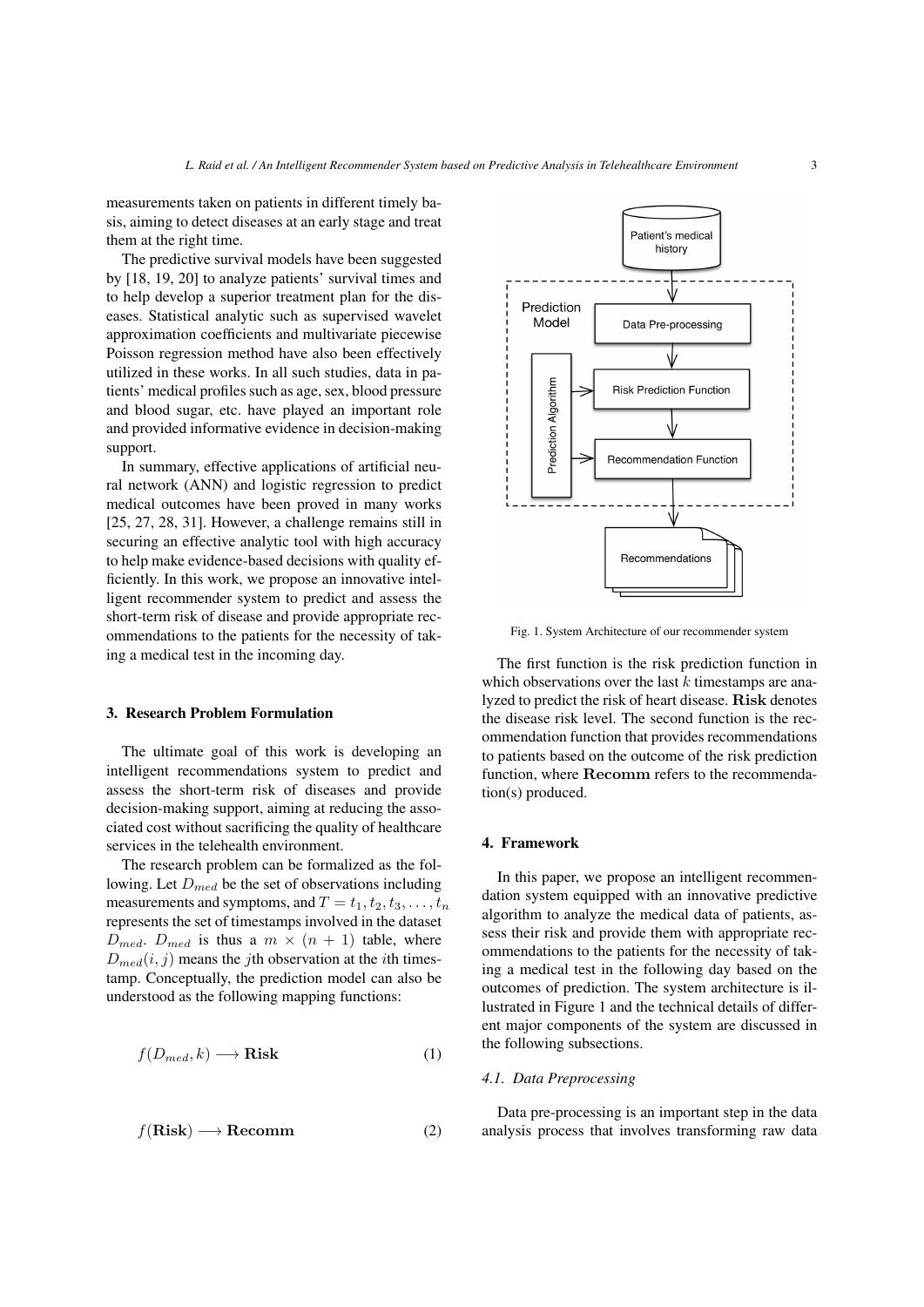into a comprehensible format. Raw data are usually incomplete, duplicated, and/or inconsistent data; therefore we need to prepare them before starting in analysis tasks. The collection of duplicate and missing data would normally result from human or computer errors at the time of entry. Therefore, data pre-processing play a major role in sanitizing the raw data from such inconsistencies and anomalies resulting from data collection.

In this stage, missing data problem, which is caused by the data collection or transmission, is resolved by filling the missing data with a global constant. Also, the noise records with incorrect readings are removed. Another important task of data pre-processing in this work is to extract the information for each individual patient from the original dataset for personalized data analysis and recommendations.

## *4.2. Time Series Recommendation Algorithm*

The key component of the proposed system is the recommendation algorithm based on time series data analysis. The proposed intelligent recommendation system is equipped with a novel prediction algorithm to analyze the medical data of chronic diseases patients, assess the short-term risk of disease for the patients and then provide them with recommendations based on the outcomes of prediction. In this work, we have developed and incorporated several predictive algorithms to provide recommendations in the system. This system will help reduce the workload for patients from the unnecessary medical checkups that they would otherwise have to take every day.

## *4.3. Human Computer Interaction for the System*

Our recommender system involves human-computer interaction to receive input from human users concerning the values of the parameters that are used in the algorithm of our system. The recommendations generated by our system will be returned back to users through different channels and platforms including desktops, laptops and tablets to embrace the latest technological advancements for quick information dissemination. Besides returned back to the patients, the results can also be sent remotely to the practitioners such as doctors and nurses so that they can be informed and keep track of the physical checkups and overall health conditions of the patients. Easy-to-use user-friendly interfaces are developed for the users to supply necessary inputs to the system and receive recommendations from the system.

#### 5. Predictive Algorithms of the System

The predictive algorithm is the key component of the proposed recommender system to analyze the medical data of patients, assess their risk and then provide appropriate recommendations to the patients for the necessity of taking a medical test in the following day based on the outcomes of prediction. Specifically, three different predictive algorithms are developed in this work to provide the recommendation to patients.

The complexity of predictive algorithms are measured using big-O notation. In predictive algorithms, let  $n$  be the number of days in our dataset, and  $k$  represents the length of the sliding time window, therefore the complexity of each algorithm is  $n \times k$ . However, we do not focus on the running times of the algorithms in this paper.

## *5.1. Basic Heuristic Algorithm*

A basic heuristic algorithm is developed to decide whether a given patient needs to take a medical measurement such as the heart rate test today based on a study of his/her measurement readings for the past *k* days. If the patient satisfies both of the following two heuristic rules for a measurement, a recommendation of "no test needed" will be generated, and the patient does not need to take the test on the following day for that measurement:

- *She (he) has taken the test for no less than p% of the past k days for this measurement*  $(0 \leq$  $p \leq 100$ *), and*
- *All the readings of this measurement during the past k days are normal.*

The "no test needed" recommendation will be provided to the patient and stored in the backend database as a part of the patient's historical records. If any of the conditions is not satisfied, a recommendation of "test required" will be generated and the patient is suggested to take the medical test on the following day. Again, the recommendation will be stored into the system as a historical record.

Overall, there are four parameters in the recommendation algorithm, i.e., the minimum (min) and maximum (max) of normal values for each measurement, setting up the boundary of healthy range; the length of the sliding time window  $k$ , and the minimum percentage (p) of days when medical test is conducted for the measurement in the past  $k$  days. The recommendation algorithm is presented in Algorithm 1.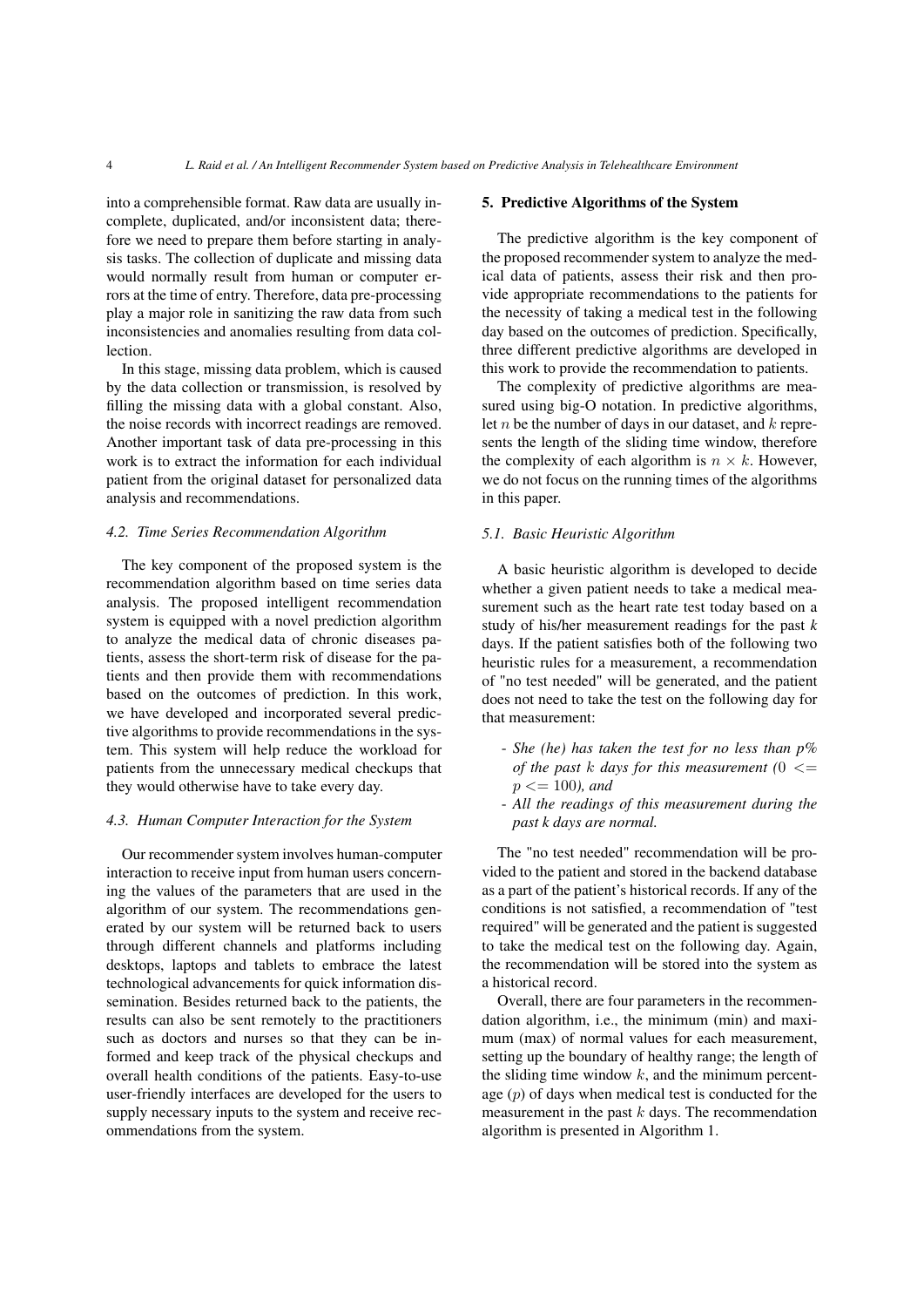```
Input : Patient's time series medical testing data (e.g., heart
         rates).
Output: Rick = [0|1] (0: low risk; 1: high risk);
         \mathbf{Recomm} = [0,1] (0: no test required; 1: test
         needed.)
let k be a limited number from the past days (the length of time
window k):
let p\% be a value between the range (0 \le p \le 100);
let max and min be the boundary of healthy values in the test:
foreach days for the patient do
    if the patient has taken the test for no less than p% of the
    past k days (\leq k - (p \times k)) AND all the measured
     values during the past k days are normal then
      Risk = 0;
    else
     | Risk = 1;end
    if Risk == 0 then
         \mathbf{Recomm} = 0;
     \mathbf{L}else
     Recomm = 1;
    end
end
return Recomm.
```
Algorithm 1: Basic Time Series Prediction Algorithm

The algorithm of our recommender system is presented in Algorithm 1. It evaluates the time series data collected for a patient on a continuous basis using a sliding window with a length of  $k$ , which is the number of days in the past that the algorithm will look at in support of assessment evaluation for the following day. Two conditions are evaluated in the  $IF$  predicate from Line 5 to 14. The first one evaluates the percentage of the actual medical test that has been carried out in the past  $k$  days. If a test is skipped for a day, actual reading will be missing and as a result, the certainty and accuracy for risk assessment will drop for future days. Therefore, an upper bound is imposed in this condition on the total number of days when the medical testing is skipped in each sliding window. In addition to this bound, we also require that the readings of all the medical checkups conducted during the past  $k$  days are in the normal range for the measurement, as dictated by its corresponding minimum and maximum threshold values. Intuitively speaking, normal readings improve the confidence that the short-term risk is low, whereby a skip of the test on this measurement can be recommended. If both the two conditions are satisfied, then the risk for skipping the physical test for this measurement is deemed low and accordingly a recommendation for skipping a test for the measurement can be made for the following day. Otherwise, the system will provide a recommendation urging patients to take a medical test for the measurement on the following day and the reading of the measurement will be received and stored in the database. It's worthwhile mentioning that the above algorithm will be applied to a single measurement once at the time for risk assessment and recommendation. If the recommendations are to be performed for multiple measurements, then we simply run our system separately to produce recommendations for different measurements.

#### *5.2. Regression-Based Algorithm*

The second version of the predictive algorithm is developed based on the linear regression model. This involves modifying the second rule of the basic heuristic algorithm by leveraging the prediction generated by the linear regression model, as presented as follows:

- *She (he) has taken the test for no less than p% of the past k days for this measurement*  $(0 \leq$  $p \leq 100$ *), and*
- *The predicted value for the current day generated by the linear regression based on the past* k *days is normal.*

Compared with the basic heuristic algorithm, only the second rule has been modified in the regressionbased algorithm. Using the data from the past  $k$  days a linear regression model is generated for the prediction of the value of the measurement in question for the next day. The predicted measurement value must be normal for producing the "no test needed" recommendation, which will be provided to the patient and stored into the backend database as a part of the patient' historical records. If any of the 2 conditions is not satisfied, a recommendation of "test required" will be generated and the patient is suggested to take the medical test in the following day. Again, the recommendation will be stored into the system as a historical record. The regression-based algorithm is presented in Algorithm 2.

## *5.3. Hybrid Algorithm*

By combining both the basic heuristic and the regression-based algorithms, We can obtain a new hybrid algorithm. The second condition in the basic heuristic and the regression-based algorithms are combined to generate a new condition as follows: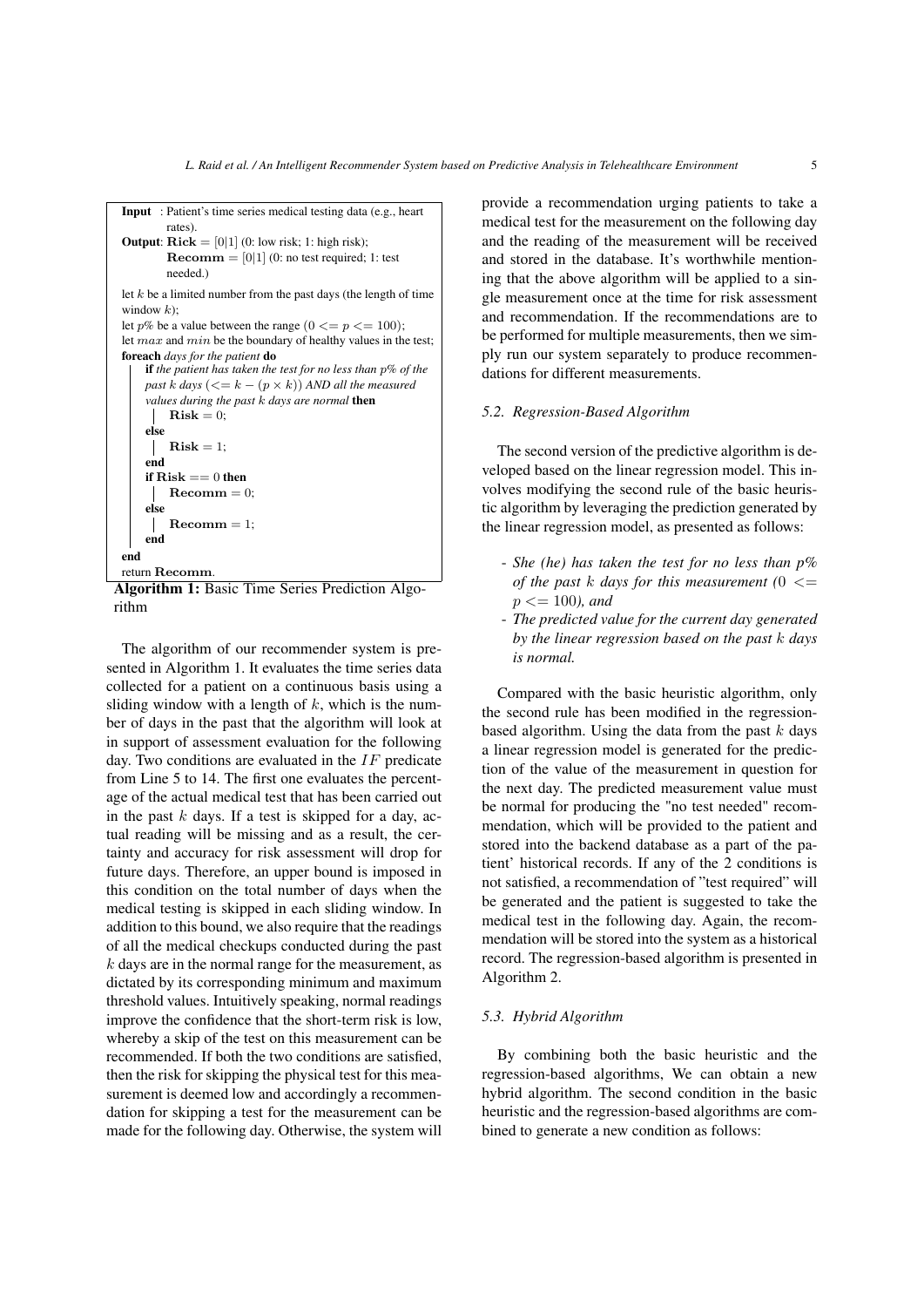```
Input : Patient's time series medical testing data (e.g., heart
         rates).
Output: Rick = [0|1] (0: low risk; 1: high risk);
         \mathbf{Recomm} = [0,1] (0: no test required; 1: test
         needed.)
let k be a limited number from the past days (the length of time
window k):
let p\% be a value between the range (0 \le p \le 100);
let max and min be the boundary of healthy values in the test:
foreach days for the patient do
     if the patient has taken the test for no less than p% of the
     past k days (<= k - (p \times k)) AND the predicted
     measurement value for the current day based on the
     linear regression model is normal < max then
         Risk = 0:
     else
     | Risk = 1;end
     if Risk == 0 then
      \mathbf{L}\mathrm{Recomm}=0;
     else
         Recommend:
      \overline{\phantom{a}}end
end
return Recomm.
```
Algorithm 2: Regression-Based Time Series Prediction Algorithm

- *She (he) has taken the test for no less than p% of the past k days for this measurement*  $(0 \leq$  $p \leq 100$ *), and*
- *all the readings of this measurement during the past* k *days are normal and the predicted value for the current day generated by the linear regression based on the past* k *days is normal.*

The hybrid recommendation algorithm is demonstrated in Algorithm 3.

#### 6. Evaluation Design

In this section, we present the details concerning the design of our experimental evaluation including datasets, performance metrics and the experimental platform.

As the predictive performance of the recommendation algorithm is quite important, assessment of potential predictions is critically dependent on the quality of the used dataset. For this reason, telehealth data from Tunstall dataset will be conducted in this work. We use a real-life dataset obtained from our industry collaborator Tunstall to test the practical applicability of the system we propose. A Tunstall dataset obtained from



gorithm

a pilot study has been conducted on a group of heart failure patients and the resulting data were collected for their day-to-day medical readings of different measurements in a telehealth care environment. The Tunstall database employed in the development of the algorithm consists of data from six patients with a total of 7,147 different time series records. Data were acquired between May and January 2012, using a remote telehealth collaborator. The dataset is by nature in a time series and contains a set of measurements taken from the patients on different days. Each record in the dataset consists of a few different meta-data attributes about the patients such as patient-id, visit-id, measurement type, measurement unit, measurement value, measurement question, date and date-received. The characteristics of the features of the dataset are shown in Table 1.

In addition, each record contains a few medical attributes including Ankles, Chest Pain, and Heart Rate, Diastolic Blood Pressure (DBP), Mean Arterial Pressure (MAP), Systolic Blood Pressure (SBP), Oxygen Saturation (SO2), Blood Glucose, and Weight. Ethical clearance was obtained from the University of Southern Queensland(USQ) Human Research Ethics Committee (HREC) prior to the onset of the study. This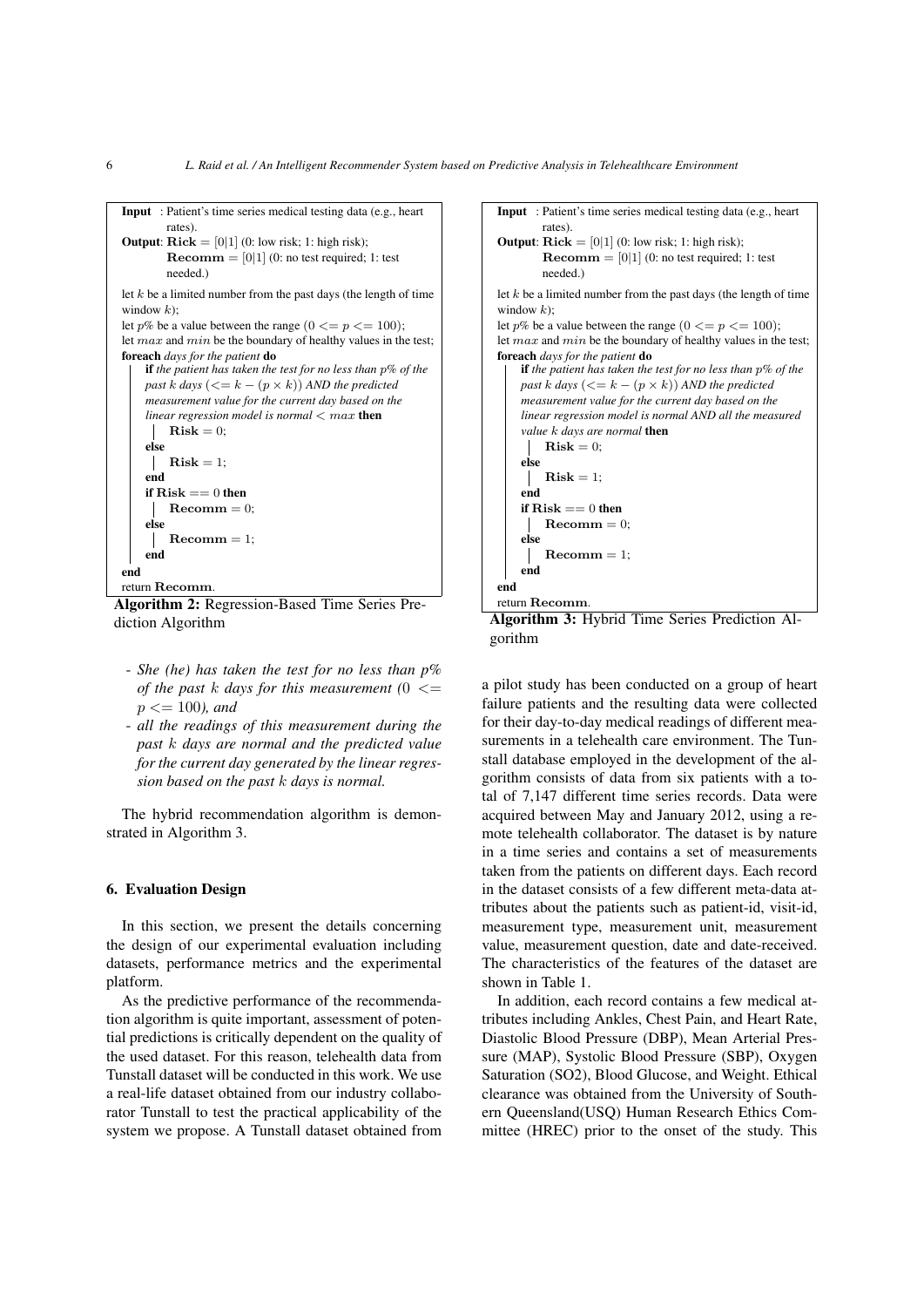| Feature name         | Feature type |
|----------------------|--------------|
| id                   | Numeric      |
| id-patient           | Numeric      |
| hcn                  | Numeric      |
| visit-id             | Numeric      |
| measurement type     | Nominal      |
| measurement unit     | Nominal      |
| measurement value    | Numeric      |
| measurement question | Nominal      |
| date                 | Numeric      |
| date-received        | Numeric      |

Table 1 Characteristic Features of the Dataset

dataset is used as the ground truth result to test the performance of our recommendation system. The recommendations produced by our system will be compared with the actual readings of the measurement in question recorded in the dataset to see how accurate our recommendations are.

We devise two performance metrics to evaluate the performance of our proposed system, *accuracy* and *workload saving*. Accuracy refers to the percentage of correctly recommended days against the total number of days that recommendations are provided while workload saving refers to the percentage of the total number of days when recommendations are provided against the total number of days in the dataset. Mathematically, accuracy and workload saving are defined as follows:

$$
Accuracy = \frac{NN}{NN + NA} \times 100\% \tag{3}
$$

$$
Saving = \frac{NN + NA}{|\mathcal{D}|} \times 100\%
$$
 (4)

Where NN denotes the number of days with correct recommendations, NA denotes the number of days with incorrect recommendations and  $|\mathcal{D}|$  refers to the total number of days in the dataset. Here, a correct recommendation means that the system produces the recommendation of "no test required" for the following day and the actual reading for that day in the dataset is normal. If this is a case, the recommendation is considered accurate.

We also devise two metrics, namely *Difference* and *Rotating frequency* which will be used to measure data characteristics quantitatively for each medical measurement. We will evaluate their impact on the performance of the recommender system in terms of accuracy and workload saving. Difference refers to the difference in terms of the number of normal and abnormal values for a given medical measurement in the dataset, as dictated by their corresponding minimum and maximum threshold values; whilst rotating frequency refers to the total number of instances where two consecutive values for the medical measurement have different states (one is normal and the other one is abnormal) in the dataset. Both metrics will be normalized against the total number of days in the dataset. Mathematically, difference and rotating frequency for a medical measurement  $m$  are defined as follows:

$$
Difference(m) = \frac{|NV_m - AV_m|}{|\mathcal{D}|} \times 100\% \tag{5}
$$

$$
RotatingFrequency(m) = \frac{Rotation}{|\mathcal{D}|} \times 100\% \tag{6}
$$

Where  $NV_m$  and  $AV_m$  denote the number of normal and abnormal values of m in the dataset. Normal and abnormal values are detected based on the corresponding minimum and maximum threshold values of  $m$ . Rotation denotes the total number of instances where two consecutive values for the medical measurement have different states.  $|\mathcal{D}|$  refers to the total number of days in the dataset. Table 2 demonstrates two examples for difference and rotating frequency.

The prototype of the system has been developed using C/C++ in Microsoft visual studio 2008 on a desktop computer with the configurations of a 3.40 GHz Intel Core i7 CPU processor with 8.00 GB RAM.

## 7. Result Analysis

In this section, the results of the experimental evaluation conducted on the proposed system are reported. We first evaluate the effect of two key parameters used in our algorithm,  $k$  and  $p$ .  $k$  determines the size of the slide windows (i.e., the number of past days involved in assessing the disease risk of the current day) used for analyzing the time series data, while  $p$  is the percentage of the days in the past  $k$  days that the patients have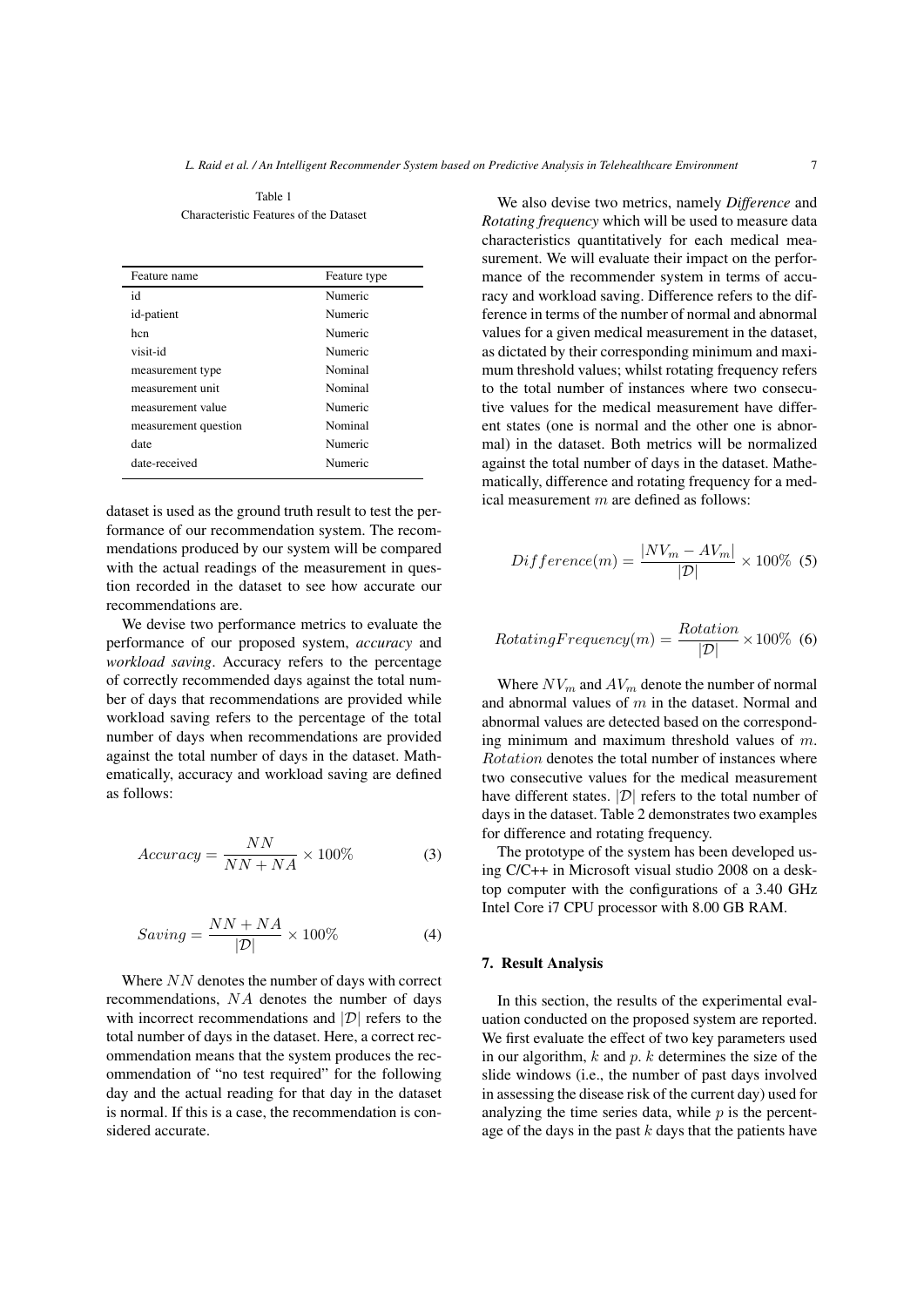| Example1                         | Exampe2                          |
|----------------------------------|----------------------------------|
| normal                           | normal                           |
| normal                           | abnormal                         |
| normal                           | normal                           |
| normal                           | normal                           |
| abnormal                         | abnormal                         |
| abnormal                         | abnormal                         |
| abnormal                         | abnormal                         |
| abnormal                         | abnormal                         |
| abnormal                         | abnormal                         |
| abnormal                         | normal                           |
| Difference= $2/10$ =0.2          | Difference= $2/10$ =0.2          |
| Rotating Frequency= $1/10 = 0.1$ | Rotating Frequency= $4/10 = 0.4$ |

Table 2 Examples of Rotating Frequency

physically conducted the test for the measurement under study. After evaluating the effectiveness of parameters, investigation of the performance of proposed system from the perspective of different measurements and patients will be conducted. Then, we evaluate the impact of the difference and rotating frequency on different algorithms. After that, a comparative study is undertaken on the three algorithms to evaluate the performance of the proposed system. Finally, correlation coefficient analysis will be quantified to assess the relationships among the performance metrics (*accuracy* and *workload saving*) and dataset characteristics (*differences* and *rotating frequency*). Both accuracy and workload savings are evaluated in all the experiments.

#### *7.1. Effectiveness of* k

We first explored the effectiveness of *k*, the size of the sliding window used in time series data analysis. Figure 2 shows the averaged accuracy and saving percentages with time windows in different sizes for all algorithms. Generally speaking, for the datasets collected in the pilot study, the best combination of accuracy and working savings was achieved when k ranged from 3 to 5, the relatively small values, meaning that the risk prediction was more accurate when only the most recent days were considered.

## *7.2. Effectiveness of* p

In this experiment, the proposed system was applied with different values of p on all patients when  $k = 5$ .



Fig. 2. The Averaged Accuracy and Workload Savings for all algorithms under Varying Values of k



Fig. 3. The Averaged Accuracy and Workload Savings for all algorithms under Varying Values of p

The result is presented in Figure 3. When  $p$  takes relatively large values, in other words, when  $p$  ranged from 70% to 80%, the system achieves better recommendation accuracy. The reason is that, under a fixed value of  $k$ , a larger value of  $p$  led to a larger lower-bound for the percentage of the days in the sliding window when a medical test was required. A higher percentage of the days with medical test naturally provided more information to the system, and as a result, made the system capable of making more accurate recommendations. In addition, a higher value of  $p$  did not considerably affect the performance of workload saving despite that a better accuracy is achieved, on the basis of observation on the experimental results.

## *7.3. Performance of Three Algorithms under Different Measurements for all Patients*

In this experiment, the performance of the system is evaluated when it is applied to different measure-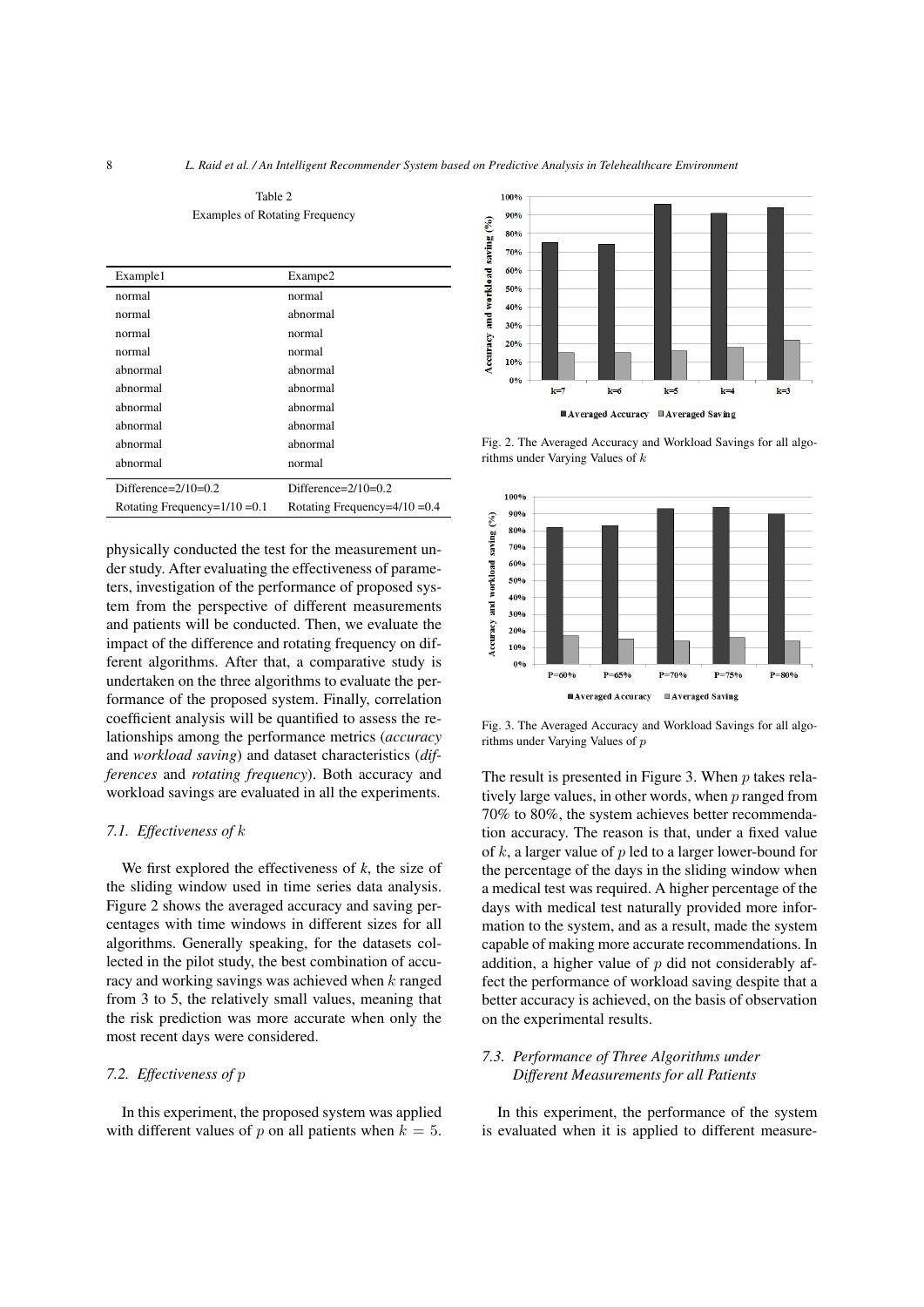

Fig. 4. The Accuracy and Workload Saving for Different Patients



Fig. 5. Average Accuracy and Workload Saving for Each Algorithm

ments for all patients based on  $k = 5$ . Each algorithm was tested in four rounds for all patients with different medical tests (Heart rate, DBP, MAP and SO2). Figure 4 shows the detailed results we obtained for each algorithm. From the results, we can see that the algorithms yield recommendations with varying degree of accuracy, with the heart rate and SO2 measurements register the highest compared to others. This is because that there are intrinsic stronger correlations for the neighboring readings of heart rate and SO2 measurements so that the short-term prediction of risk becomes more accurate than other measurements.

By further aggregating the results for the measurements in Figure 4, Figure 5 demonstrates the averaged accuracy and workload savings for each algorithm. From the obtained results, it clearly seems that Regression-Based and Hybrid algorithms yield the highest accuracy and saving compared with Basic algorithm. Therefore, the risk prediction of disease provided by the proposed system is more accurate with these two algorithms. The system is capable of helping reduce on average 15% of workload for patients from their daily medical tests.

# *7.4. Difference and Rotating Frequency Analysis*

We also evaluate the relationship between the data characteristics measured by Difference and Rotating Frequency on the performance of the proposed system. Figure 6 shows the performance of our system and data characteristic measurements (Difference and Rotating Frequency) of four measurements. As showed in Figure 6, there is a negative relationship between Accuracy and Rotating Frequency under each measurement for all algorithms. Based on the obtained results, we observe that the recommendations provided by the proposed system are more accurate for a measurement when Rotating Frequency is degraded for this measurement and vice visa. In addition, the value of Difference is positively correlated with that of accuracy, suggesting that the proposed system can produce more accurate recommendations when Difference values are high.

### *7.5. Algorithms Performance Evaluation*

In this experiment, we are tested the three algorithms to evaluate their performance for each patient in our dataset. From Figure 7, we can clearly see that there are relative differences in values of accuracys and savings for each algorithm. General speaking, Regression-Based and Hybrid algorithms yielded a high degree of workload saving compared with the basic algorithm. This means that these two algorithms can help the patients in reducing the workload on more than 15% from their daily medical tests. The recommendations accuracy of proposed system are ranged between 75% and 98% across different patients under the three algorithms.

### *7.6. Correlation Coefficient*

## *7.6.1. The Relationship among Different Measurements*

In this experiment, we quantify the values of Pearson's Correlation Coefficient for all the pairs of numerical measurements in the dataset. The purpose of this experiment is to investigate the correlation relationships between different numerical measurements. Since we have five numerical measurements in the datasets, thus we evaluate the correlation coefficient for a total of 10 different pairs. Table 3 presents the values of correlation coefficients of different pairs of measurements for each of the patients and the average value across all the patients. The results show that there are five pairs of measurements (i.e., {HR, SBP}, {HR, DBP}, {DBP, SBP}, {DBP, MAP} and {SBP, MAP}) exhibiting relatively strong positive correlations, ranging from 0.55 to 0.63, where other pairs of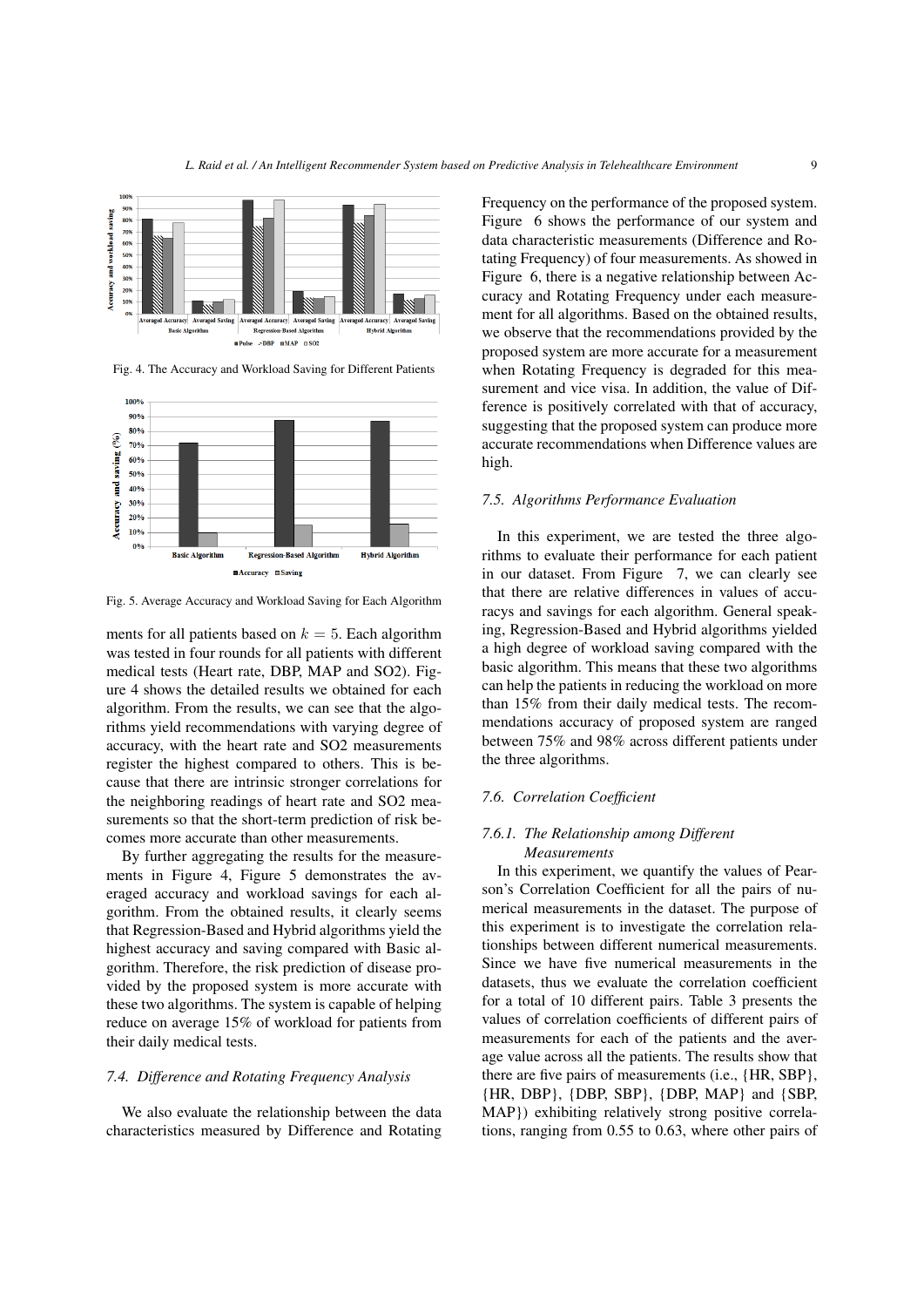

Fig. 6. Rotating Frequency Analysis for each Algorithm under four Measurements



Fig. 7. Comparison the Performance of the Three Algorithms for each Patient

measurements does not show any strong correlations (HR is Heart rate; SBP is Systolic Blood Pressure; DBP is Diastolic Blood Pressure; MAP is Mean Arterial Pressure; SO2 is Oxygen Saturation). This experiment helps unveil the relationship between different measurements and pave the foundation for us to improve our current recommendation system so that risk prediction of a measurement can be performed on not only its own historical data but also those of another measurement that is correlated with it.

## *7.6.2. The Relationship among Performance Metrics and Dataset Characteristics*

In this experiment, we quantify the values of Pearson's Correlation Coefficient for the performance metrics (*Accuracy and Workload Saving*) and dataset characteristics metrics (*Difference and Rotating Frequency*). The purpose of this experiment is to investigate the correlation relationships between different performance metrics and dataset characteristics metrics. Table 4 presents the values of correlation coefficients for different pairs of performance metrics and dataset characteristics metrics for each of the patients and the average value across all the patients. From the obtained results, the interesting observation in Table 4 is a relatively strong positive relationship among the Difference, Accuracy and Workload Saving for all patients, whereas the strong negative correlations clearly appeared with other pairs. From this experiment, we conclude that the system yields a higher Accuracy and Workload Saving for each of the patients for those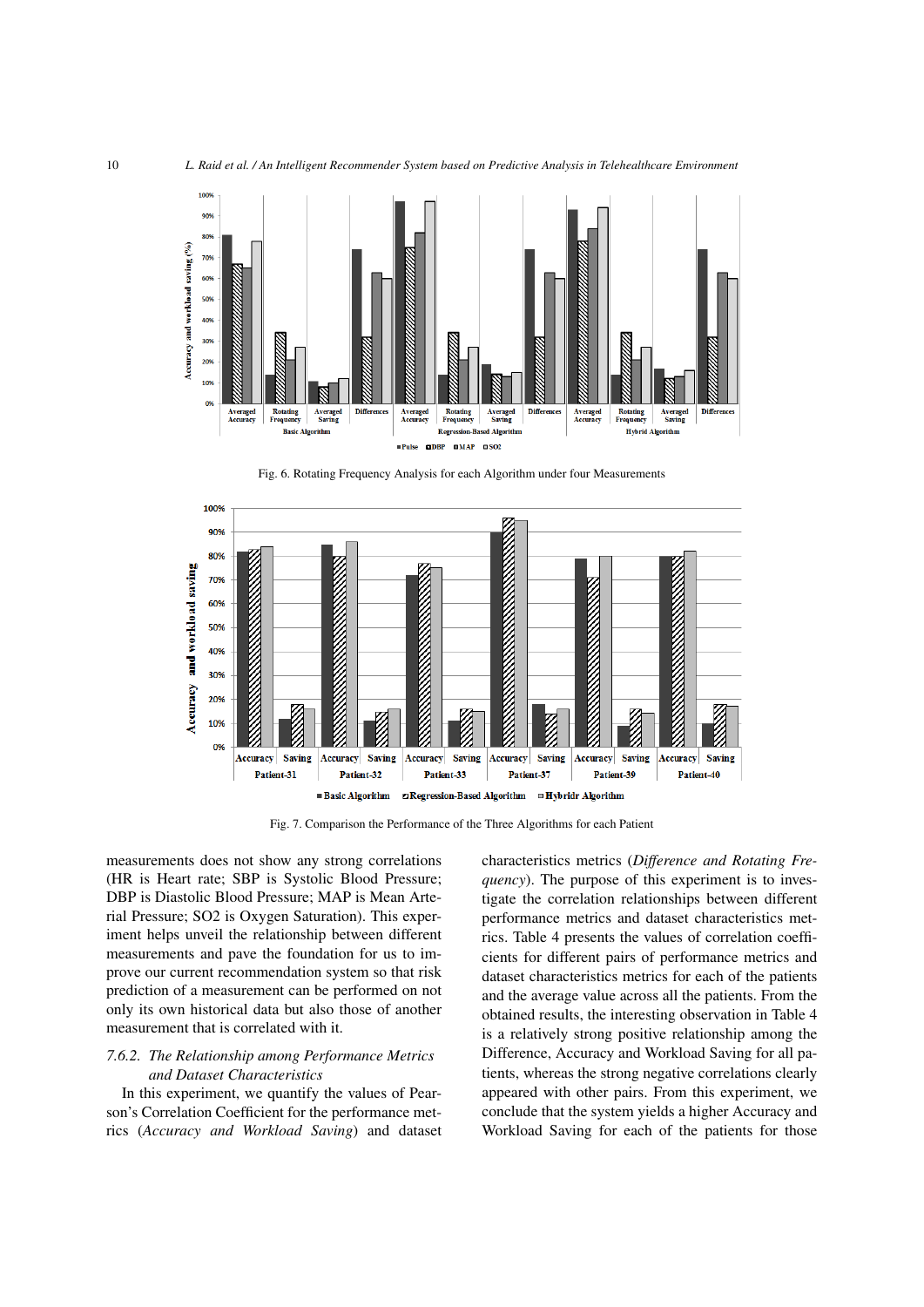| is systeme blood Flessure, DDF is Diastone blood Flessure, MAF<br>is Mean Arterial Pressure; SO2 is Oxygen Saturation) |               |               |               |               |               |               |          |  |
|------------------------------------------------------------------------------------------------------------------------|---------------|---------------|---------------|---------------|---------------|---------------|----------|--|
|                                                                                                                        | <b>PID-31</b> | <b>PID-32</b> | <b>PID-33</b> | <b>PID-37</b> | <b>PID-39</b> | <b>PID-40</b> | Average  |  |
| (HR, SBP)                                                                                                              | 0.7           | 0.5           | 0.4           | 0.5           | 0.6           | 0.8           | 0.58     |  |
| (HR, DBP)                                                                                                              | 0.5           | 0.4           | 0.6           | 0.5           | 0.7           | 0.6           | 0.55     |  |
| (HR, SO2)                                                                                                              | $-0.5$        | $-0.6$        | $-0.3$        | $\Omega$      | $-0.4$        | $-0.5$        | $-0.38$  |  |
| (HR, MAP)                                                                                                              | 0.01          | 0.02          | 0.15          | 0.01          | 0.07          | 0.09          | 0.058    |  |
| (DBP, SBP)                                                                                                             | 0.8           | 0.6           | 0.5           | 0.7           | 0.5           | 0.7           | 0.63     |  |
| (DBP, MAP)                                                                                                             | 0.7           | 0.5           | 0.7           | 0.4           | 0.6           | 0.5           | 0.57     |  |
| (DBP, SO2)                                                                                                             | 0.01          | $-0.01$       | $-0.01$       | 0.01          | 0.09          | $-0.05$       | 0.007    |  |
| (SBP, MAP)                                                                                                             | 0.7           | 0.6           | 0.5           | 0.4           | 0.5           | 0.7           | 0.567    |  |
| (MAP, SO2)                                                                                                             | 0.03          | 0.01          | 0.06          | 0.03          | $\Omega$      | 0.04          | 0.028    |  |
| (SBP, SO2)                                                                                                             | 0.02          | 0.11          | $-0.1$        | 0.13          | $-0.4$        | $-0.2$        | $-0.073$ |  |

Table 3 Correlation Coefficient for 5 Measurements (HR is Heart rate; SBP is Systolic Blood Pressure; DBP is Diastolic Blood Pressure; MAP

Table 4 Correlation Coefficient for Performance Metrics and Dataset Characteristics

|                         | <b>PID-31</b> | <b>PID-32</b> | <b>PID-33</b> | <b>PID-37</b> | <b>PID-39</b> | <b>PID-40</b> | Average |
|-------------------------|---------------|---------------|---------------|---------------|---------------|---------------|---------|
| (Differences, Accuracy) | 0.8           | 0.6           | 0.9           | 0.7           | 0.4           | 0.9           | 0.7     |
| (Differences, Saving)   | 0.7           | 0.4           | 0.6           | 0.08          | 0.9           | 0.9           | 0.6     |
| (Accuracy, Saving)      | 0.7           | 0.8           | 0.6           | 0.4           | 0.4           | 0.9           | 0.6     |
| (Differences, Rotating) | $-0.8$        | $-0.9$        | $-0.9$        | $-0.9$        | $-0.8$        | $-0.6$        | $-0.8$  |
| (Rotating, Accuracy)    | $-0.7$        | $-0.8$        | $-0.7$        | $-0.9$        | $-0.8$        | $-0.4$        | $-0.7$  |
| (Rotating, Saving)      | $-0.8$        | $-0.7$        | $-0.6$        | $-0.17$       | $-0.8$        | $-0.7$        | -0.6    |

medical measurements with a higher value of Difference and a lower value of Rotating Frequency and vice visa.

## 8. Conclusions and Future Work

This work has illustrated that it is possible to develop an intelligent recommender system that predicts and assesses the short-term disease risk for patients suffering from chronical diseases such as heart disease. This work is considered one of the first studies to use medical measurements of patients in the prediction of the short-term disease risk in the telehealth environment. The system is developed aiming at improving the quality of clinical evidence-based decisions and helping reduce financial and timing cost taken by patients. The system is based on a time series prediction algorithm which predicts short-term disease risk for patients and facilitates the generation of recommendations whether a particular patient needs to take the physical body test on the current date or not using the telehealth facility. In addition, this system is believed to contribute to a better monitoring, assessment and management the disease risk of for patients suffering chronical diseases such as heart disease. The work makes theoretical contribution by the time series prediction algorithm and applicable contribution by an intelligent system to improve the quality of health care services.

In the future, we are interested in further improving the predictive efficacy of our system. We will develop and evaluate more predictive models such as SVM, KNN classifier, decision tree, etc in this recommender system. Cross-measurement prediction, which is the prediction of the health risk of one medical measurement by making use of one or more other measurements, will be also studied based on the relationships that have been unveiled among different medical measurements in this work. Finally, further experimental evaluations will be also conducted by using additional large data sets for experiment of evaluation and validation.

#### Acknowledgement

The authors would like to thank the support from National Science Foundation of China through the re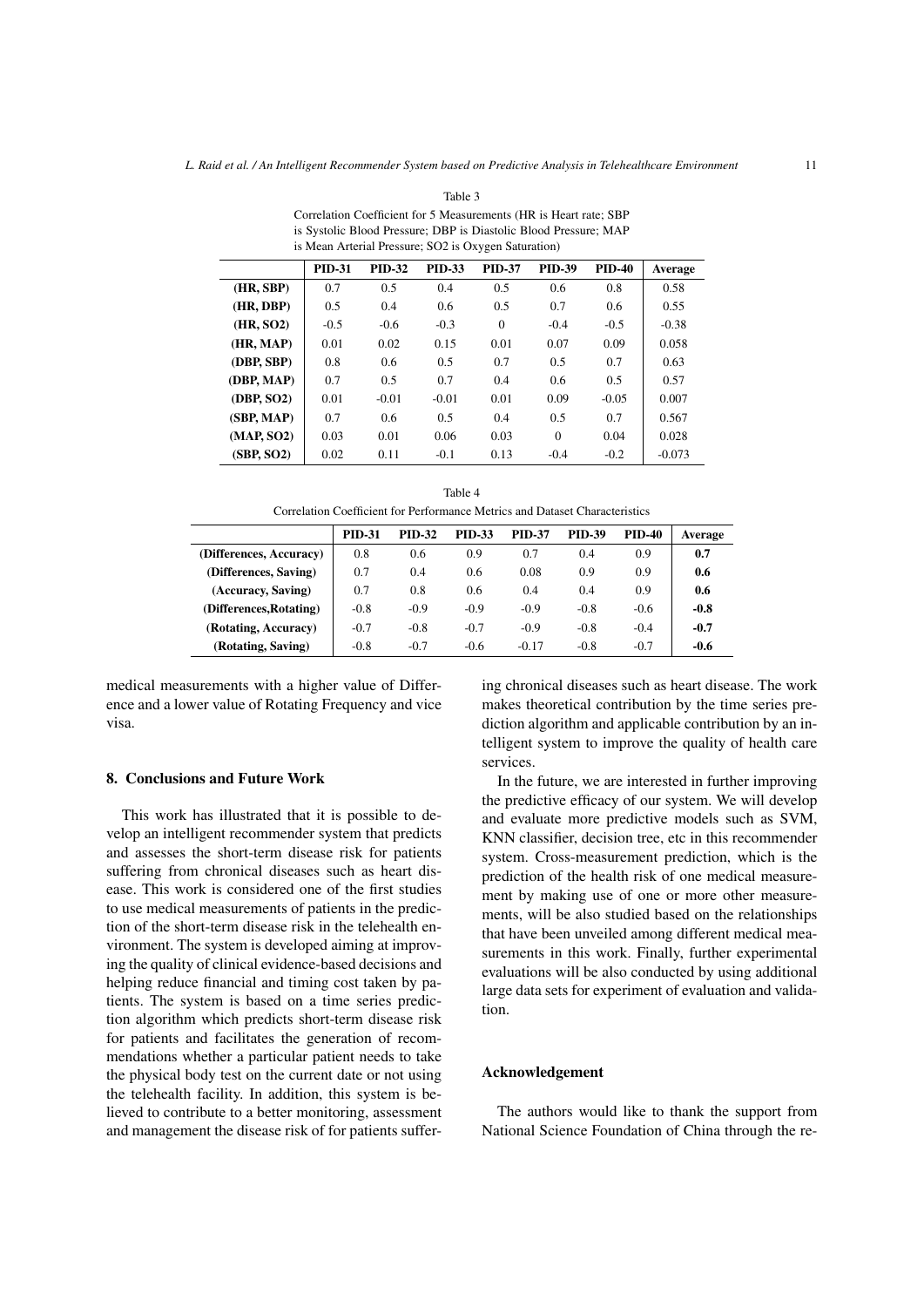search projects (No. 61370050, No. 61572036 and No. 61672039).

#### References

- [1] K. Ahmed, T. Jesmin, and M. Z. Rahman. Early Prevention and Detection of Skin Cancer Risk using Data Mining. In *Inter*national Journal of Computer Applications, (0975ÂaÂğC8887) Volume, 2013.
- [2] A. Barsheshet, A. J. Moss, D. T. Huang, S. McNitt, W. Zareba, and I. Goldenberg Applicability of a risk score for prediction of the long-term (8-year) benefit of the implantable cardioverterdefibrillator. In *Journal of the American College of Cardiology*, vol. 59, no. 23, pp. 2075-2079, 2012.
- [3] C.-D. Chang, C.-C. Wang, and B. C. Jiang. Using data mining techniques for multi-diseases prediction modeling of hypertension and hyperlipidemia by common risk factors. In *Expert systems with applications*, vol. 38, no. 5, pp. 5507-5513, 2011.
- [4] M. Farhadian, P. J. Lisboa, A. Moghimbeigi, J. Poorolajal, and H. Mahjub. Supervised Wavelet Method to Predict Patient Survival from Gene Expression Data. In *The Scientific World Journal*, vol. 2014, 2014.
- [5] N.-C. Hsieh, L.-P. Hung, C.-C. Shih, H.-C. Keh, and C.-H. Chan. Intelligent postoperative morbidity prediction of heart disease using artificial intelligence techniques. In *Journal of medical systems*, vol. 36, no. 3, pp. 1809-1820, 2012.
- [6] F. Huang, S. Wang, and C.-C. Chan. Predicting disease by using data mining based on healthcare information system. pp. 191- 194, 2012.
- [7] P. A. James, S. Oparil, B. L. Carter, W. C. Cushman, C. Dennison-Himmelfarb, J. Handler, D. T. Lackland, M. L. LeFevre, T. D. MacKenzie, and O. Ogedegbe. 2014 evidencebased guideline for the management of high blood pressure in adults: report from the panel members appointed to the Eighth Joint National Committee (JNC 8) In *Jama*, vol. 311, no. 5, pp. 507-520, 2014.
- [8] T. W. Joo, and S. B. Kim. Time series forecasting based on wavelet filtering. In *Expert Systems with Applications*, 2015.
- [9] M. Kantardzic. In *Data mining: concepts, models, methods, and algorithms*, John Wiley & Sons, 2011.
- [10] J.-K. Kim, J.-S. Lee, D.-K. Park, Y.-S. Lim, Y.-H. Lee, and E.- Y. Jung. Adaptive mining prediction model for content recommendation to coronary heart disease patients. In *Cluster Computing*, vol. 17, no. 3, pp. 881-891, 2014.
- [11] H. C. Koh, and G. Tan. Data mining applications in healthcare In *Journal of healthcare information management*, vol. 19, no. 2, pp. 65, 2011.
- [12] V. Krishnaiah, D. G. Narsimha, and D. N. S. Chandra Diagnosis of lung cancer prediction system using data mining classification techniques. In *International Journal of Computer Science and Information Technologies*, vol. 4, no. 1, pp. 39-45, 2013.
- [13] M. Kurosaki, N. Hiramatsu, M. Sakamoto, Y. Suzuki, M. Iwasaki, A. Tamori, K. Matsuura, S. Kakinuma, F. Sugauchi, and N. Sakamoto. Data mining model using simple and readily available factors could identify patients at high risk for hepatocellular carcinoma in chronic hepatitis C In *Journal of hepatology*, vol. 56, no. 3, pp. 602-608, 2012.
- [14] M. H. Lee, H. I. Yang, J. Liu, R. Batrla-Utermann, C. L. Jen, U. H. Iloeje, S. N. Lu, S. L. You, L. Y. Wang, and C. J. Chen. Pre-

diction models of long-term Cirrhosis and hepatocellular carcinoma risk in chronic hepatitis B patients: Risk scores integrating host and virus profiles. In *Hepatology*, vol. 58, no. 2, pp. 546-554, 2013.

- [15] D. M. Lloyd-Jones, E. P. Leip, M. G. Larson, R. B. d'Agostino, A. Beiser, P. W. Wilson, P. A. Wolf, and D. Levy Prediction of lifetime risk for cardiovascular disease by risk factor burden at 50 years of age. IN *Circulation*, vol. 113, no. 6, pp. 791-798, 2006.
- [16] H.-Y. Lu, C.-Y. Huang, C.-T. Su, and C.-C. Lin. Predicting Rotator Cuff Tears Using Data Mining and Bayesian Likelihood Ratios. In *PloS one*, vol. 9, no. 4, pp. e94917, 2014.
- [17] J. F. Lu, M. J. Chi, and C. M. Chen. Advocacy of home telehealth care among consumers with chronic conditions. In *Journal of clinical nursing*, vol. 23, no. 5-6, pp. 811-819, 2014.
- [18] S. I. Nihtyanova, B. E. Schreiber, V. H. Ong, D. Rosenberg, P. Moinzadeh, J. G. Coghlan, A. U. Wells, and C. P. Denton. Prediction of Pulmonary Complications and Long-Term Survival in Systemic Sclerosis. In *Arthritis & rheumatology*, vol. 66, no. 6, pp. 1625-1635, 2014.
- [19] L. Nobel, N. E. Mayo, J. Hanley, L. Nadeau, and S. S. Daskalopoulou. MyRisk\_Stroke Calculator: A Personalized Stroke Risk Assessment Tool for the General Population. In *Journal of Clinical Neurology*, vol. 10, no. 1, pp. 1-9, 2014.
- [20] B. A. Payne, J. A. Hutcheon, J. M. Ansermino, D. R. Hall, Z. A. Bhutta, S. Z. Bhutta, C. Biryabarema, W. A. Grobman, H. Groen, and F. Haniff. A risk prediction model for the assessment and triage of women with hypertensive disorders of pregnancy in low-resourced settings: the miniPIERS (Pre-eclampsia Integrated Estimate of RiSk) multi-country prospective cohort study. In *PLoS medicine*, vol. 11, no. 1, pp. e1001589, 2014.
- [21] S. Roessler, E. L. Long, A. Budhu, Y. Chen, X. Zhao, J. Ji, R. Walker, H. L. Jia, Q. H. Ye, and L. X. Qin. Integrative genomic identification of genes on 8p associated with hepatocellular carcinoma progression and patient survival. In *Gastroenterology*, vol. 142, no. 4, pp. 957-966. e12, 2012.
- [22] M. Sabibullah, V. Shanmugasundaram and R. Priya. Diabetes patient's risk through soft computing model. In *International Journal of Emerging Trends & Technology in Computer Science (IJETTCS)*, vol. 2, no. 6, pp. 60-65, 2013.
- [23] F. Siraj, and M. A. Abdoulha. Mining enrolment data using predictive and descriptive approaches. In *Knowledge-Oriented Applications in Data Mining*, pp. 53-72, 2007.
- [24] S. Tuffery. *Data mining and statistics for decision making*. John Wiley & Sons, 2011.
- [25] D.-Y. Yeh, C.-H. Cheng, and Y.-W. Chen. A predictive model for cerebrovascular disease using data mining. In *Expert Systems with Applications*, vol. 38, no. 7, pp. 8970-8977, 2011.
- [26] D. Kuh, and Y. B. Shlomo A life course approach to chronic disease epidemiology. In *Oxford University Press*, 2004.
- [27] J. Myers, C. R. de Souza, A. Borghi-Silva, M. Guazzi, P. Chase, D. Bensimhon, M. A. Peberdy, E. Ashley, E. West, and L. P. Cahalin. A neural network approach to predicting outcomes in heart failure using cardiopulmonary exercise testing. In *International journal of cardiology*, vol. 171, no. 2, pp. 265-269, 2014.
- [28] M. S. Mohktar, S. J. Redmond, N. C. Antoniades, P. D. Rochford, J. J. Pretto, J. Basilakis, N. H. Lovell, and C. F. Mc-Donald. Predicting the risk of exacerbation in patients with chronic obstructive pulmonary disease using home telehealth measurement data. In *Artificial intelligence in medicine*, vol. 63,